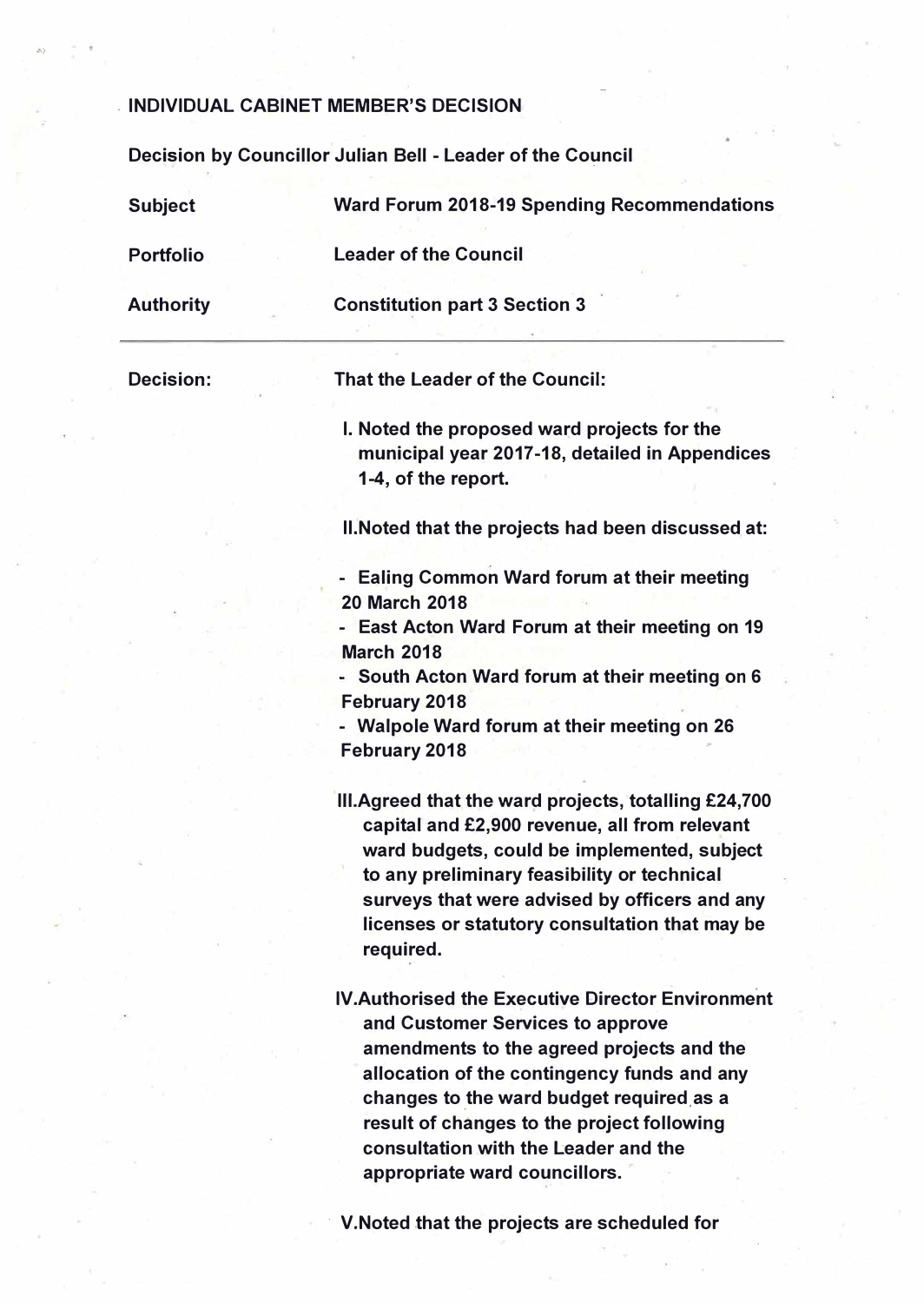### implementation in the year 2018-19.

### **Reason for decision:**

On 13 November 2007 Cabinet agreed to a new structure for neighbourhood governance in the borough, centred around ward councillors and that £40,000 of capital funding would be made available to each ward. This was to be spent taking into account the recommendations of those ward councillors, who would utilise and develop informal and formal networks to consult local people.

From the 2010-11 to the 2014-15 financial year Cabinet agreed an allocation per ward of £37,500  $-$  comprising £30,000 capital and £7,500 revenue. From 2015-16 each ward has been allocated a budget totalling  $£30,000 -$  comprising £25,000 capital and £5,000 revenue to fund projects.

Since the first round of ward forum meetings, held during September 2008, ward councillors have continued to conduct consultations to collate a set of spending proposals for subsequent financial years. The consultation mechanisms used have been through various meetings with residents, initial assessment of those proposals with council officers and selection of those to be recommended to the relevant portfolio holder for spend. These recommendations were presented at ward forums to which all residents within the ward were invited. At these public meetings ward, councillors outlined the proposals and the public was invited to make comments or representations. Where required, the ward councillors gave further clarity. These publicly supported recommendations now needed to be approved for spend via an Individual Cabinet **Member Decision.** 

Date of Implementation if not called-in: 1 May 2018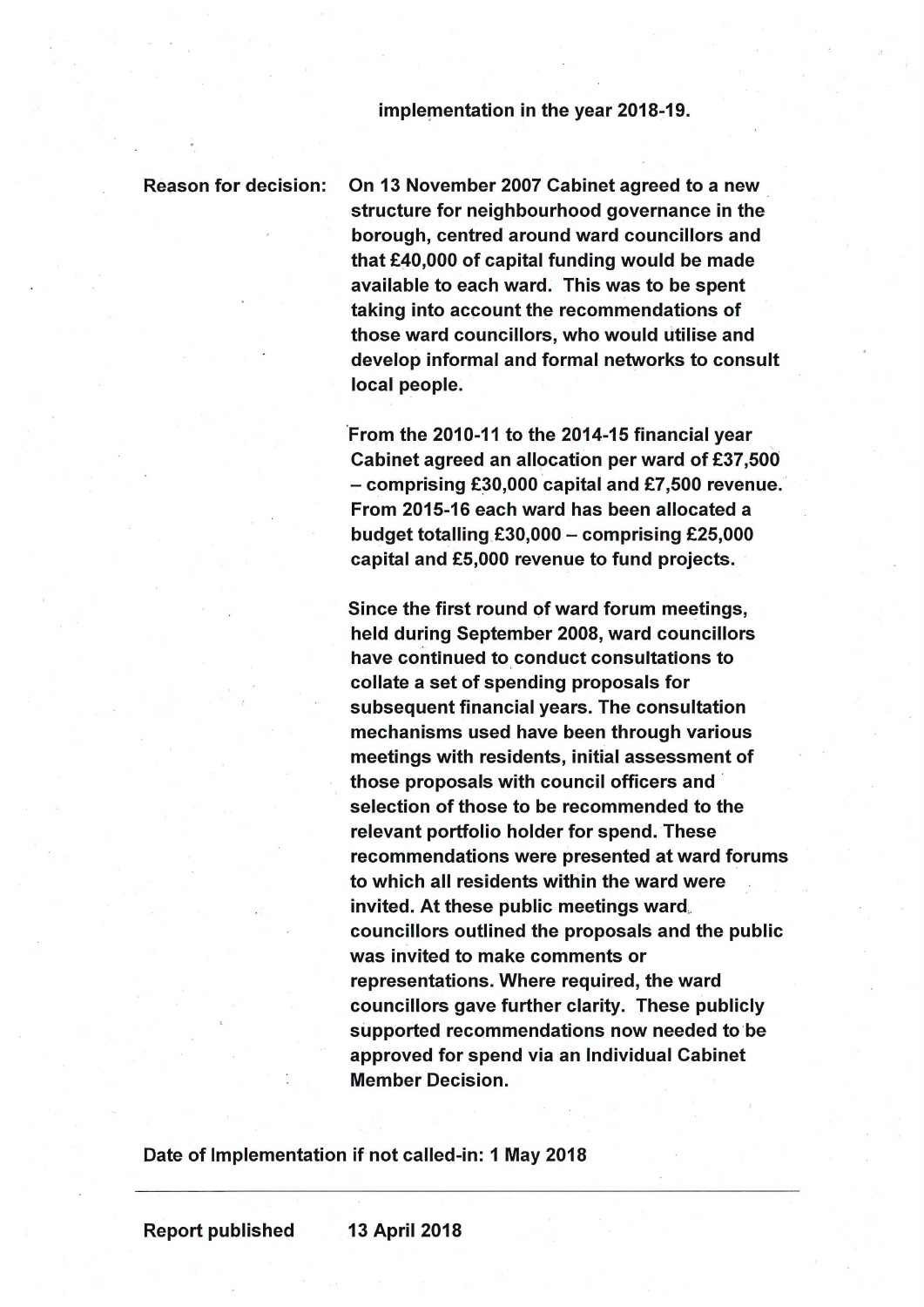| <b>Shadow consulted</b>                                  | <b>13 April 2018</b> |  |  |  |  |
|----------------------------------------------------------|----------------------|--|--|--|--|
| <b>Decision recorded</b>                                 | 23 April 2018        |  |  |  |  |
| <b>Decision published</b>                                | <b>23 April 2018</b> |  |  |  |  |
| <b>Call-in deadline</b>                                  | 30 April 2018 (5pm)  |  |  |  |  |
| Cabinet member's signature.                              |                      |  |  |  |  |
| <b>Councillor Julian Bell</b>                            |                      |  |  |  |  |
| <b>Leader of the Council</b>                             |                      |  |  |  |  |
|                                                          |                      |  |  |  |  |
| <b>Officer recording decision</b>                        |                      |  |  |  |  |
| <b>Janine Jenkinson</b>                                  |                      |  |  |  |  |
| <b>Democratic Services Officer</b><br><b>Designation</b> |                      |  |  |  |  |
|                                                          |                      |  |  |  |  |
|                                                          |                      |  |  |  |  |



 $\bar{t}$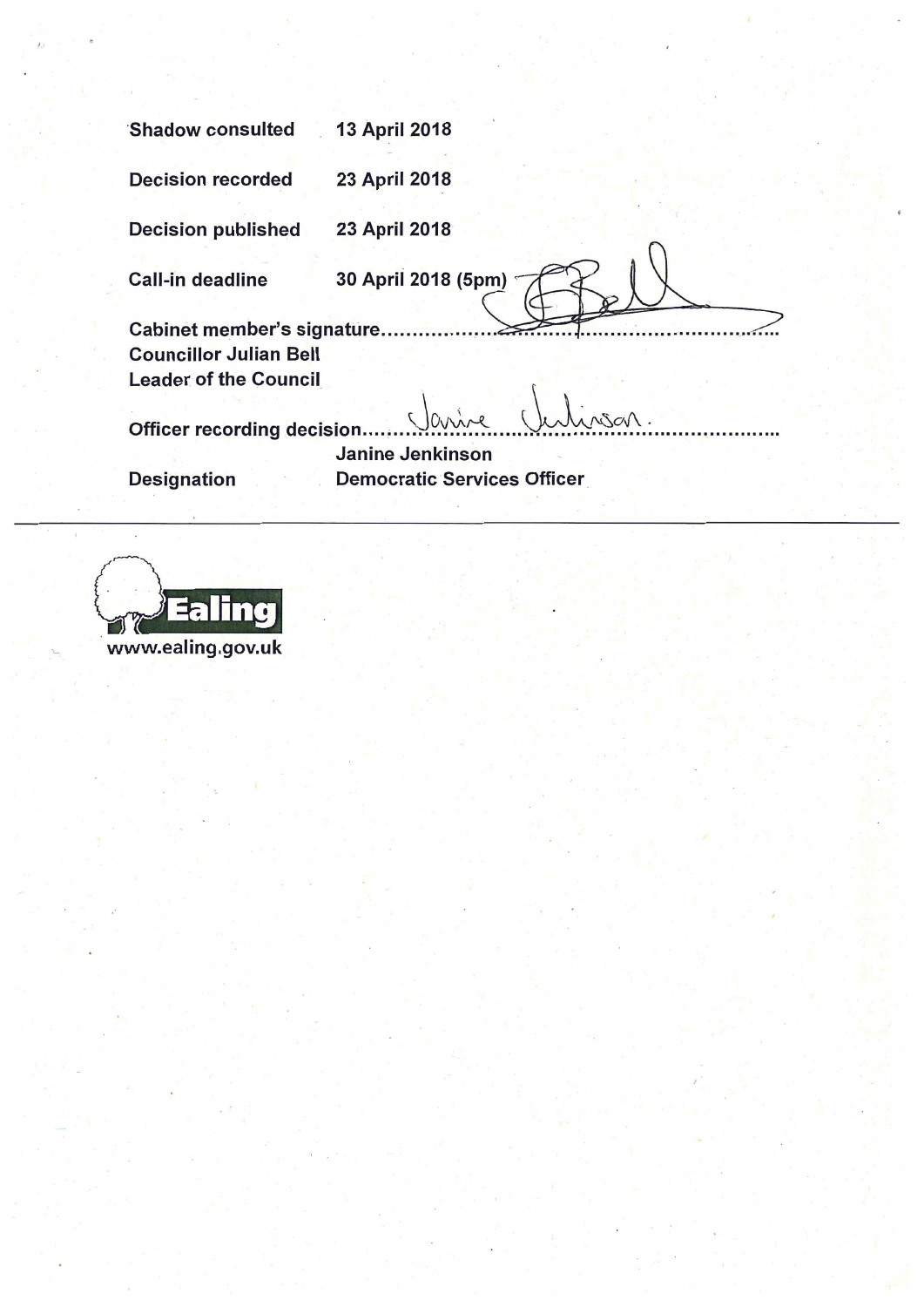# **Ealing Common ward budget 2018-19**

| <b>Service Area</b>                   | <b>Proposed Scheme</b>                                        | <b>Capital</b><br>(E) | <b>Revenue</b><br>(E) | <b>Total</b><br><b>Costs</b><br>(E) |
|---------------------------------------|---------------------------------------------------------------|-----------------------|-----------------------|-------------------------------------|
| <b>Community</b><br><b>Management</b> | <b>Contribution to Hooks</b><br><b>Boxing Club relocation</b> | (3,000)               |                       | (3,000)                             |
| <b>Community</b><br><b>Management</b> | Contribution to Borough of<br>Ealing Art Trail (BEAT)         | ۰                     | (2,000)               | (2,000)                             |
| Total                                 |                                                               | (3,000)               | (2,000)               | (5,000)                             |
| <b>Balance</b><br>remaining           |                                                               | 43,700                | 11,000                | 54,700                              |

## **Available budget £46,700 capital, £13,000 revenue**

**Notes:**

- Presented for Individual Cabinet Members Decision 23 April 2018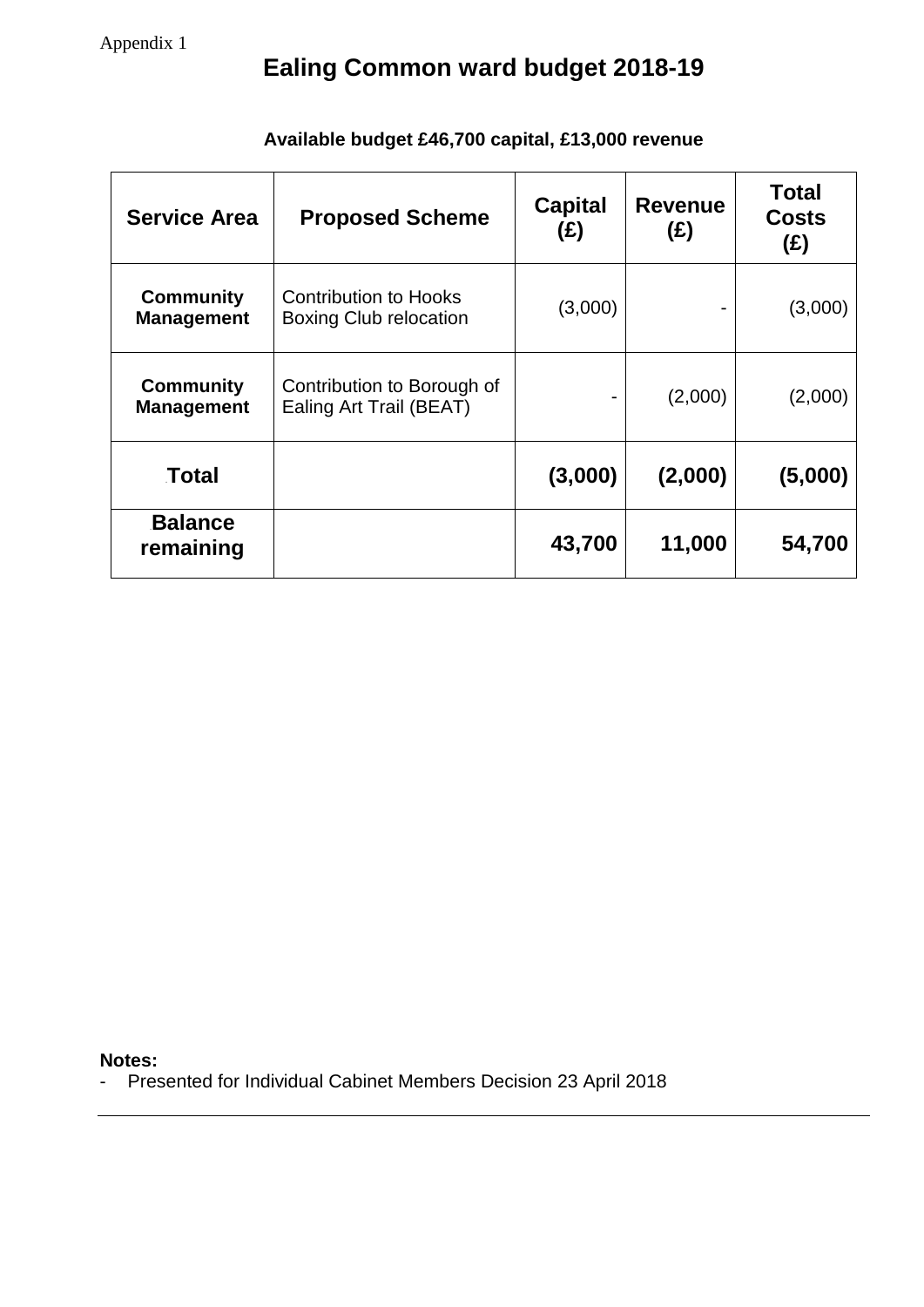## **East Acton ward budget 2018-19**

## **Proposed projects**

## **Available budget £36,100 capital, £5,000 revenue**

| <b>Service Area</b>                   | <b>Proposed Scheme</b>                                                                     | <b>Capital</b><br>(E) | <b>Revenue</b><br>(E) | <b>Total</b><br><b>Costs</b><br>(E) |
|---------------------------------------|--------------------------------------------------------------------------------------------|-----------------------|-----------------------|-------------------------------------|
| <b>Highways</b>                       | Two seating benches<br>for the Golf Links<br>neighbourhood                                 | (2,600)               |                       | (2,600)                             |
| Community<br><b>Management</b>        | Contribution to the<br>Place2Play in Acton<br>Park and Trinity Way<br>Open Space           | (1,500)               |                       | (1,500)                             |
| <b>Community</b><br><b>Management</b> | Contribution to Art in<br><b>Acton Park: Tree Trail</b>                                    | (1,500)               |                       | (1,500)                             |
| <b>Parks</b>                          | Protecting the grass<br>verge at the junction of<br>The Fairway and Old<br>Oak Common Lane | (1,600)               |                       | (1,600)                             |
| Total                                 |                                                                                            | (7,200)               | ۰                     | (7, 200)                            |
| <b>Balance</b><br>remaining           |                                                                                            | 28,900                | 5,000                 | 33,900                              |

### **Notes:**

- Presented for Individual Cabinet Members Decision 23 April 2018

<sup>1</sup> Footnote/s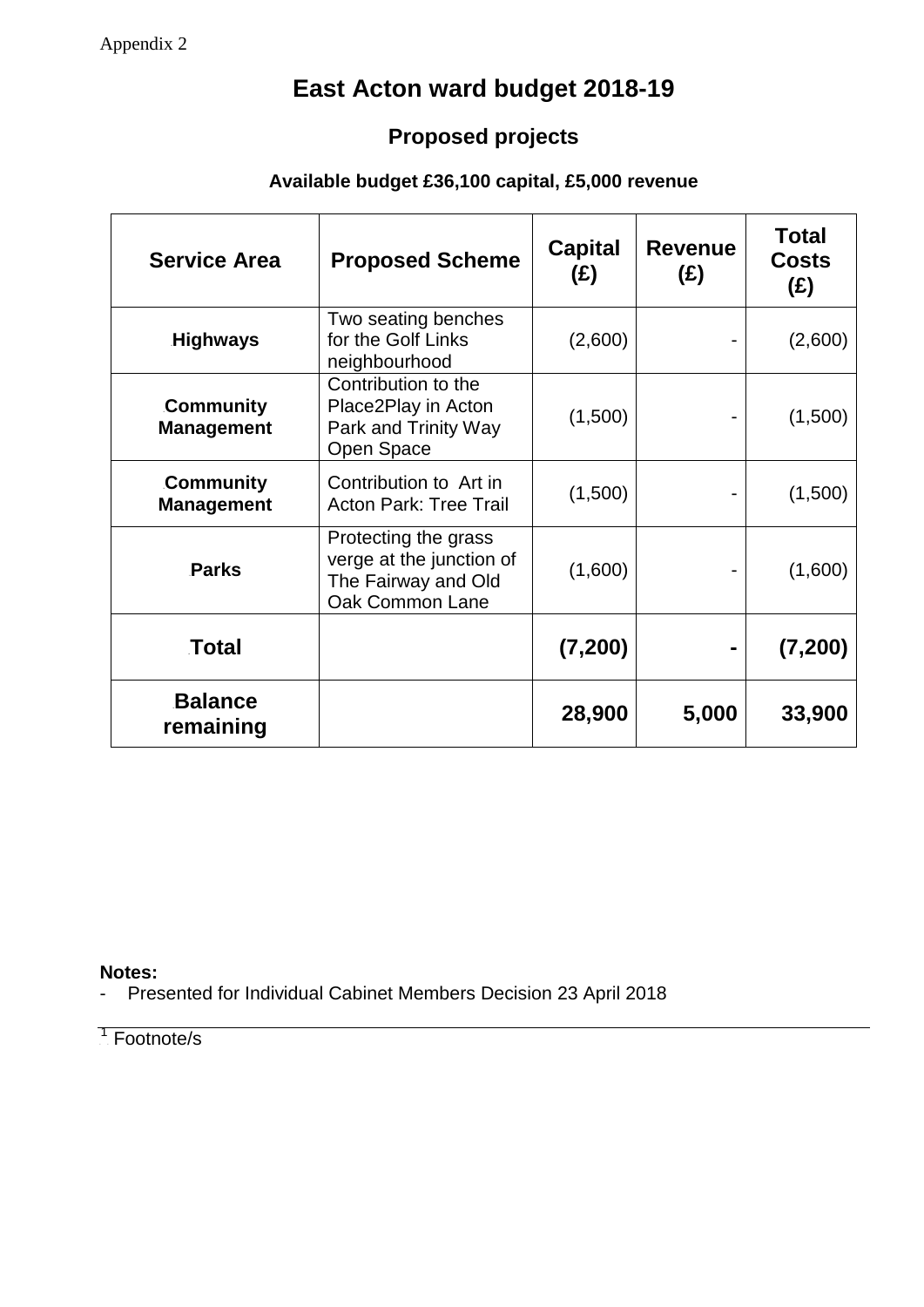# **South Acton ward budget 2018-19**

## **Proposed projects**

## **Available budget £50,500 capital, £5,900 revenue**

| <b>Service Area</b>                   | <b>Proposed Scheme</b>                                            | <b>Capital</b><br>(£)    | <b>Revenue</b><br>(E) | <b>Total</b><br><b>Costs</b><br>(E) |
|---------------------------------------|-------------------------------------------------------------------|--------------------------|-----------------------|-------------------------------------|
| <b>Ealing Youth</b><br><b>Service</b> | Art for Change - Bollo<br><b>Brook Youth Centre</b>               | (7,500)                  |                       | (7,500)                             |
| <b>Community</b><br><b>Management</b> | <b>Contribution to Hooks</b><br><b>Boxing Club relocation</b>     | (3,000)                  |                       | (3,000)                             |
| <b>Community</b><br><b>Management</b> | History of the Mill Hill Park<br><b>Conservation Area booklet</b> | $\overline{\phantom{0}}$ | (900)                 | (900)                               |
| <b>Community</b><br><b>Management</b> | Plaque for First World War<br>artist, Margaret Dovaston           | (1,000)                  |                       | (1,000)                             |
| Total                                 |                                                                   | (11,500)                 | (900)                 | (12, 400)                           |
| <b>Balance</b><br>remaining           |                                                                   | 39,000                   | 5,000                 | 44,000                              |

**Notes:** - Presented for Individual Cabinet Members Decision 23 April 2018

Footnote/s